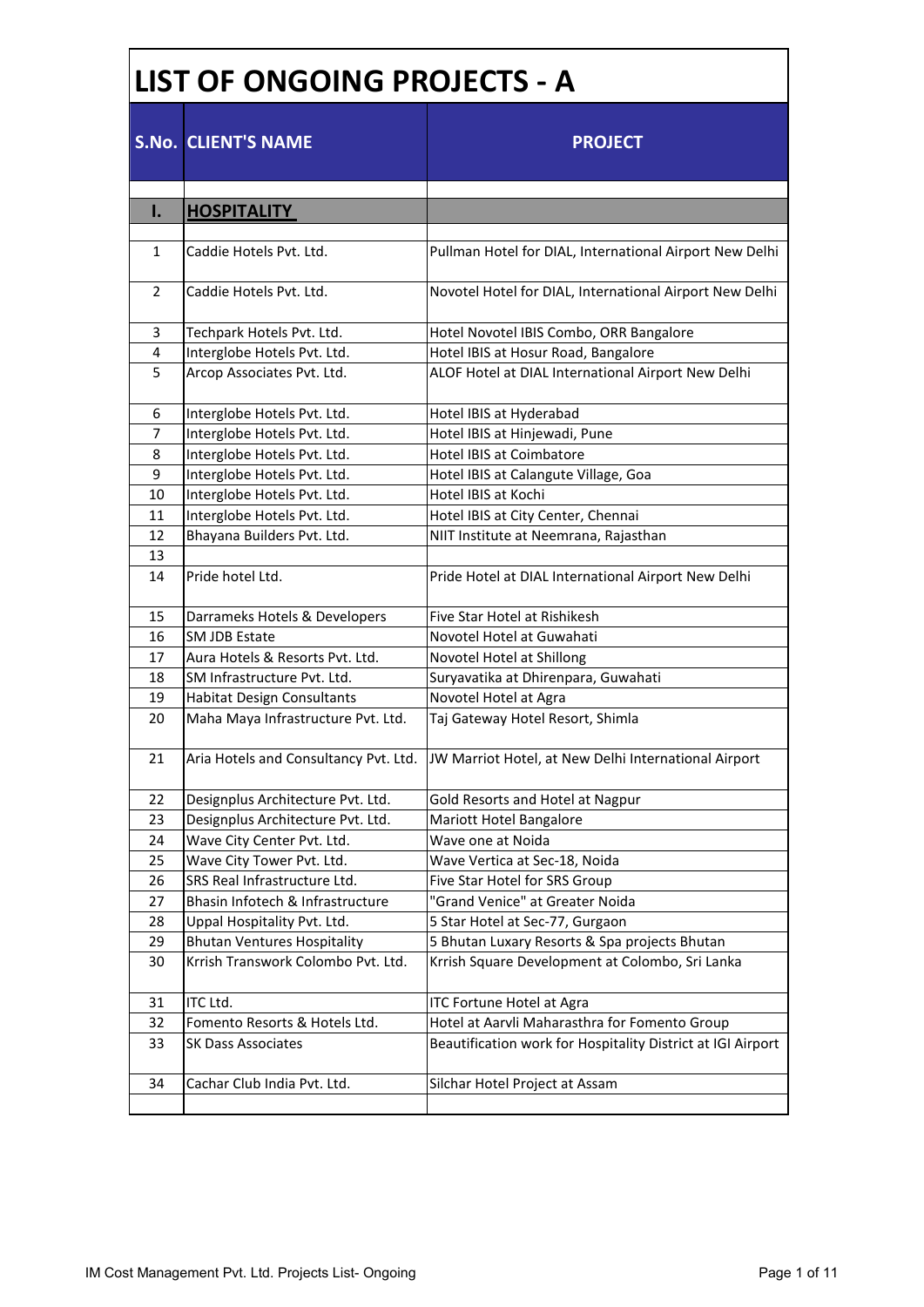|     | <b>S.No. CLIENT'S NAME</b>                   | <b>PROJECT</b>                                 |
|-----|----------------------------------------------|------------------------------------------------|
|     |                                              |                                                |
| II. | <b>HOUSING PROJECTS</b>                      |                                                |
|     |                                              |                                                |
| 1   | Designplus Architecture Pvt. Ltd.            | IREO Group Housing, Sector 58, Gurgaon         |
| 2   | Arcop Associates Pvt. Ltd.                   | Kensington Park (Phase - 1), JP Noida          |
| 3   | Arcop Associates Pvt. Ltd.                   | Kensington Bulverde, JP Noida                  |
| 4   | Arcop Associates Pvt. Ltd.                   | The Castile, JP, Greater Noida                 |
| 5   | Arcop Associates Pvt. Ltd.                   | Gurgaon One Sector 84                          |
| 6   | Arcop Associates Pvt. Ltd.                   | DLF - Group Housing at Sector - 82A, Gurgaon   |
| 7   | Arcop Associates Pvt. Ltd.                   | Adani Group Housing, Shanti Gram, Ahmedabad    |
| 8   | IREO Victory Valley Private Ltd              | Vectory Valley, Sector - 67, Gurgaon           |
| 9   | IREO Pvt. Ltd.                               | Skyon Group Housing at Sec-60, Gurgaon         |
| 10  | Paras Buildtech Pvt. Ltd.                    | Paras Tierea, Noida                            |
| 11  | Studio u+a Norr Architects                   | Vatika Life Style Homes, Gurgaon               |
| 12  | Studio u+a Norr Architects                   | Vatika City Homes, Gurgaon                     |
| 13  | Arcop Associates Pvt. Ltd.                   | Enigma Group Housing, Sector-110, Gurgaon      |
| 14  | Arcop Associates Pvt. Ltd.                   | Centrum Park - Group Housing, Gurgaon          |
| 15  | EMAAR MGF PVT. LTD.                          | Palm Terrcaes Select, Gurgaon                  |
| 16  | EMAAR MGF PVT. LTD.                          | Emeralled Hills, Gurgaon                       |
| 17  | EMAAR MGF PVT. LTD.                          | Emeralled Floors, Gurgaon                      |
| 18  | Arcop Associates Pvt. Ltd.                   | M3M Golf Estate, Gurgaon                       |
| 19  | Arcop Associates Pvt. Ltd.                   | M3M Golf Estate, Gurgaon                       |
| 20  | Arcop Associates Pvt. Ltd.                   | Imperial Golf Estate, Ludhiana                 |
| 21  | Arcop Associates Pvt. Ltd.                   | "Kristal Court" at Pocket-B-9, JP Green, Noida |
| 22  | Arcop Associates Pvt. Ltd.                   | Dhanwanpur Group Housing Project               |
| 23  | <b>SAS Hotels &amp; Properties</b>           | Shalimar Gallant, Group Hosuing at Lucknow     |
| 24  | Country Colonisers Pvt. Ltd. (Fair<br>Lakes) | Group Housing at Sec-85 & 99, Mohali           |
| 25  | N+U Design Studio                            | Gold Group Housing at Sec-108, Gurgaon         |
| 26  | Studio Organon                               | Farmhouse at Mehrauli                          |
| 27  | <b>SAS Hotels &amp; Properties</b>           | Shalimar Paradise, Group Hosuing at Faizabad   |
| 28  | Antara Senior Living Pvt. Ltd.               | Senior Living Housing at Dehradun              |
| 29  | Uppal Chadha Hi-Tech Develpers               | Wave City NH-24, Ghaziabad                     |
| 30  | Umang Realtech (P) Ltd.                      | Winter Hills Sec-77, Sikhopur, Gurgaon         |
| 31  | Umang Realtech (P) Ltd.                      | Winter Hills Dwarka Mor, New Delhi             |
| 32  | Umang Realtech (P) Ltd.                      | Monsoon Breeze at Sec-78, Naurangpur, Gurgaon  |
| 33  | Umang Realtech (P) Ltd.                      | Summer Palms at Sec-86, Faridabad.             |
| 34  | Satya Developers Pvt. Ltd.                   | Multistoried Group Housing at Sec-103, Gurgaon |
| 35  | Z-Estate Pvt. Ltd.                           | Residential Township at Bhubneshwar            |
| 36  | Designplus Architecture Pvt. Ltd.            | M3M Housing at Gurgaon                         |
| 37  | Arcop Associates Pvt. Ltd.                   | Adani M2k, Gurgaon                             |
| 38  | Arcop Associates Pvt. Ltd.                   | PCL Housing-Diplomatic                         |
| 39  | Arcop Associates Pvt. Ltd.                   | Pune housing                                   |
| 40  | Arcop Associates Pvt. Ltd.                   | <b>ILD Housing</b>                             |
| 41  | Arcop Associates Pvt. Ltd.                   | JP Wish Town B9                                |
| 42  | WaveInfra Tech                               | Wave City Centre, Sector 32                    |
| 43  | Pioneer urban Land Pvt. Ltd.                 | Pioneer Araya                                  |
| 44  | Arcop Associates Pvt. Ltd.                   | Ireo 67A                                       |
| 45  | Studio u+a Norr Architects                   | Vatika Premium Housing, Grgaon                 |
| 46  | Krrish shalimar Project Pvt. Ltd.            | "IBIZA Town" at Sec-39, Faridabad              |
| 47  | Design Forum International                   | "CHD" Group housing at Sec-106, Gurgaon        |
| 48  | Design Forum International                   | Gurgaon Greens Sector - 102, Gurgaon           |
| 49  | Krish Realtynirman Pvt. Ltd.                 | "Monde Provence" at Gwal Pahari                |
| 50  | Pioneer Urban Land Pvt. Ltd.                 | Group Housing " Araya" at Sec-62, Gurgaon      |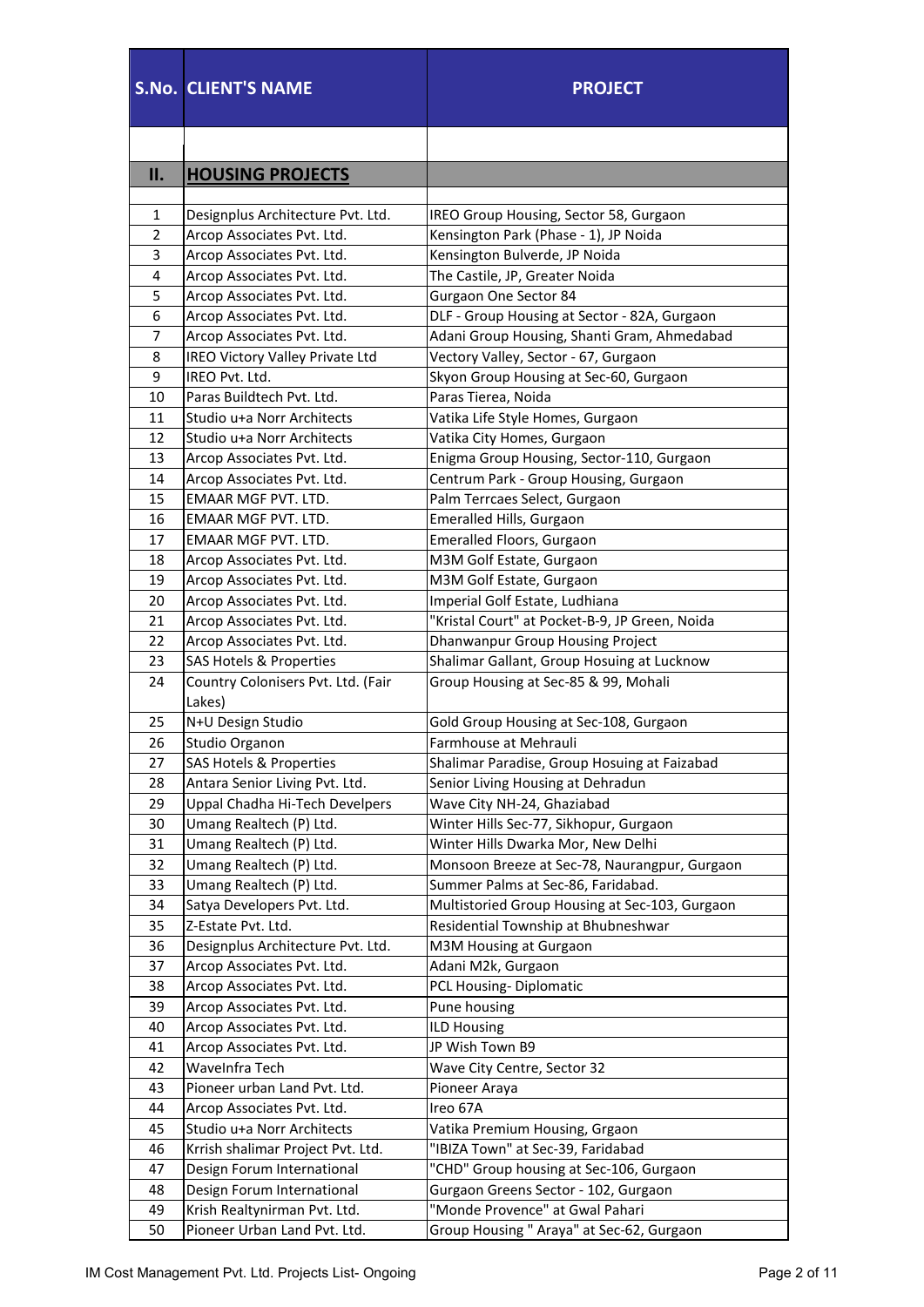|                | <b>S.No. CLIENT'S NAME</b>                     | <b>PROJECT</b>                                                  |
|----------------|------------------------------------------------|-----------------------------------------------------------------|
| 51             | Pioneer Urban Land Pvt. Ltd.                   | Group Housing " Presedia" at Sec-62, Gurgaon                    |
| 52             | Antara Senior Living Pvt. Ltd.                 | Senior Purukul at Uttarakhand, Dehradun                         |
| 53             | Puri Constructions Pvt. Ltd.                   | "Ananda villas" at Sector-81, Faridabad                         |
| 54             | Mahindra Homes Pvt. Ltd.                       | Premium Segment Residential Development, Sec-59,                |
|                |                                                | Gurgaon                                                         |
| 55             | RAS developments Pvt. Ltd.                     | RAS residency, Karnal                                           |
| 56             | RAS developments Pvt. Ltd.                     | RAS residency-II, Karnal                                        |
| 57             | Earth Infrastructure Ltd.                      | Earth Town at Sec-01, Greater Noida                             |
| 58             | Shalimar Corp Ltd.                             | Jai Prakash Narain International center at Lucknow              |
| 59             | Hines India Real Estate Pvt. Ltd.              | Group Housing project in Gurgaon                                |
| 60             | Logix Infratech Pvt. Ltd.                      | Logix Blossom Green at Sector-143, Noida                        |
| 61             | Uppal Housing Pvt. Ltd.                        | Multistoried Group Housing at Chandanhaula New Delhi-<br>110030 |
| 62             | Wonder Space Properties Ltd.                   | Group Housing Project in Okhla, New Delhi                       |
| 63             | Emami Infrastructure Ltd.                      | Emami City, Jessore Road, Kolkata                               |
| 64             | Signature Builders Pvt. Ltd.                   | "Solera" Housing at Sec-107, Gurgaon                            |
| 65             | Lotus Greens Developers Pvt Ltd                | Group Housing Project at Sec-150, Noida                         |
| 66             | M3M India Pvt. Ltd.                            | M3M Golf Estate, Ph-1 & Ph-2, Gurgaon                           |
| 67             | M3M India Pvt. Ltd.                            | M3M Merlin, Sec-67, Gurgaon                                     |
| 68             | Emami Realty Ltd.                              | "Emami Tejomaya" at Navalur, Chennai                            |
| 69             | MG Housing Pvt. Ltd.                           | Mulberry County at Faridabad                                    |
| 70             | MG Housing Pvt. Ltd.                           | "Anandam Estate" at Sec-19 & 24, Daruhera, Haryana              |
| 71             | Chowringhee Residency Pvt. Ltd.                | "The 42 Apartment" Chowringhee Road, Kolkata                    |
| 72             | Supreme Court Bar Association                  | Multi state Co-operative Housing Society, Greater Noida         |
| 73             | Goldsouk Infrastructure Pvt. Ltd.              | Gold Souk golf link at Sohna Road, Gurgaon                      |
| 74             | Godrej Properties Ltd.                         | Housing Project at Sec-79, Gurgaon                              |
| 75             | Godrej Properties Ltd.                         | Housing Project at Sec-88A, Gurgaon                             |
|                |                                                |                                                                 |
| Ш.             | <b>HOSPITALS</b>                               |                                                                 |
| 1              | Arcop Associates Pvt. Ltd.                     | Eye Hospital at Gurgaon                                         |
| $\overline{2}$ | HKS India Design Consulting Pvt. Ltd.          | 200 Bedded Tertiary Care Hospital for Sahara India              |
|                |                                                | Parivar at Ambey Valley                                         |
| 3              | Saket City Hospitals Pvt. Ltd.                 | Max Smart Super Specialty Hospital at Saket, Delhi              |
| 4              | First Core Tertiary Care Hospital Pvt.<br>Ltd. | Lucknow International Hospital at Lucknow                       |
| 5              | Medanta Holdings Pvt. Ltd.                     | "Medanta Awadh" at Lucknow                                      |
| 6              | Rajiv Gandhi Charitable Trust                  | Eye Hospital at Gurgaon                                         |
|                |                                                |                                                                 |
| IV.            | <b>OFFICE INTERIORS</b>                        |                                                                 |
| 1              | Arcop Associates Pvt. Ltd.                     | Hitech Steet Faridabad                                          |
| $\overline{2}$ | Arcop Associates Pvt. Ltd.                     | Office Building, Sector 32 gurgaon                              |
| 3              | <b>Studio Norr Architects</b>                  | Vatika Commercial Building, COM 012                             |
| 4              | Arcop Associates Pvt. Ltd.                     | Angul Bus Terminal                                              |
| 5              | Kuiper Compagnons BV                           | CPD area & access at IGI Airport, New Delhi                     |
| 6              | High Commission of Canada                      | Canada Embessy at Shantipath, New Delhi                         |
| $\overline{7}$ | Pegasus Utility Maintenance &                  | "Pegasus One" Sec-53, Gurgaon                                   |
|                | Services Pvt. Ltd.                             |                                                                 |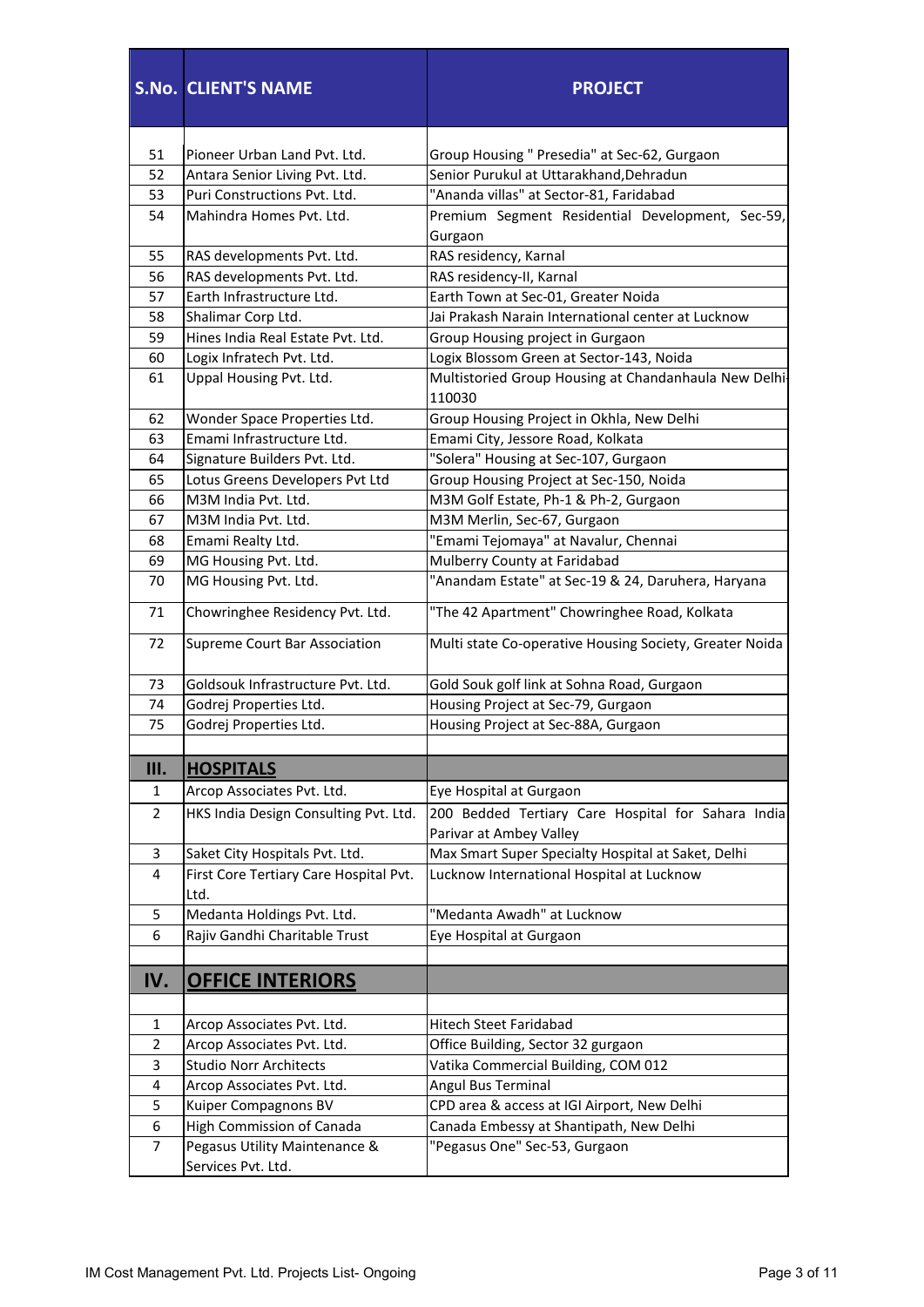|                | <b>S.No. CLIENT'S NAME</b>                 | <b>PROJECT</b>                                                                    |
|----------------|--------------------------------------------|-----------------------------------------------------------------------------------|
|                |                                            |                                                                                   |
| V.             |                                            | INSTITUTIONAL BUILDINGS, COMMERCIAL OFFICE COMPLEX, MALLS                         |
|                |                                            |                                                                                   |
| 1              | Paras Buildtech Pvt. Ltd.                  | Commercial Trade Center, Gurgaon                                                  |
| $\overline{2}$ | <b>Chelsea West Architects</b>             | Bhopal New Campus, Ph-1, Acadmic block                                            |
| 3              | Studio Norr Architects Pyt. Ltd.           | Retail for Vatila code: RET04                                                     |
| 4              | IIT Hyderabad                              | <b>IIT Hyderabad</b>                                                              |
| 5              | <b>IIT Indore</b>                          | <b>IIT Indore</b>                                                                 |
| 6              | Arcop Associates Pvt. Ltd.                 | JP Girls College                                                                  |
| 7              | DS Milk Product Ltd.                       | Dairy Plant at Reengus, Jaipur                                                    |
| 8              | Dharampal Satyapal Ltd.                    | Factory Project at Greater Noida                                                  |
| 9              | Everlike Buildcon Pvt. Ltd.                | Commercial Project at Sec-88, Gurgaon                                             |
| 10             | Logix Buildtech Pvt. Ltd.                  | office building at sec-32, Noida                                                  |
| 11<br>12       | EIH Ltd.<br>Dharampal Satyapal Ltd.        | Corporate office building at Gurgaon<br>Warehouse & allied facilities at Guwahati |
| 13             | Shalimar Corp. Limited                     | Jai Prakash Narain International Center at Lucknow                                |
| 14             | Reach Promoters Pyt. Ltd.                  | Reach Airia / Commercial, Sec-68, Gurgaon                                         |
| 15             | Juniper Hotels Pvt. Ltd.                   | Hyatt Aerocity at IGI Airport, New Delhi                                          |
| 16             | Arcop Associates Pvt. Ltd.                 | Angul Bus Stand at Orrisa                                                         |
| 17             | Arcop Associates Pvt. Ltd.                 | International School for Muthoot at Alaknanda, Delhi                              |
| 18             | Mariana Infrastructure Ltd.                | Commercial Project at Sec-104, Gurgaon                                            |
| 19             | Gensler & Associates Ltd.                  | AIG Gurgaon                                                                       |
| 20             | Gensler & Associates Ltd.                  | AIG Banglore                                                                      |
| 21             | Piveta Estates Pvt. Ltd.                   | Proposed office at Okhla, New Delhi                                               |
| 22             | Schleicher Intec Pvt. Ltd.                 | Spire Wood & Spire Edge Project                                                   |
| 23             | Bharti Realty Ltd.                         | Astra Tower, Kolkata                                                              |
| 24             | Bharti Realty Ltd.                         | World Mark, Gurgaon                                                               |
| 25<br>26       | M3M India Pvt. Ltd.                        | M3M Urbana, Sec-67, Gurgaon                                                       |
| 27             | Imperia Structure Ltd.<br>Mahindra Chloris | Byron Commercial Project at Gurgaon<br>EWS Building, Chloris, Sec-19, Faridabad   |
| 28             | Ojos Developers Pvt. Ltd.                  | 3 Roads Project at Sec-70, Gurgaon                                                |
| 29             | Shalimar Corp. Limited                     | Bapudham at Ghaziabad                                                             |
| 30             | Shalimar Corp. Limited                     | <b>Bus Stand Project at Lucknow</b>                                               |
| 31             | Rajiv Gandhi Charitable Trust              | Community College Project at Mushiganj, Lucknow                                   |
| 32             | Indiancity Properties Ltd.                 | "Mohini Mansion" at Kolkata                                                       |
| 33             | Indiancity Properties Ltd.                 | Villas at GOA, Assagao, Bardez.                                                   |
| 34             | Indiancity Properties Ltd.                 | Commercial Project at Ballygunge, Kolkata                                         |
| 35             | Rajiv Gandhi Charitable Trust              | Office cum Training Facility Project at Fursatganj                                |
| 36             | Vedic and Futuristic Edutech               | Amousi University at Lucknow                                                      |
| 37             | M3M India Pvt. Ltd.                        | "M3M Cosmopolitan" at Sec-66, Gurgaon                                             |
| 38             | Shalimar Corp. Limited                     | Multilevel Car Parking Project at Noida                                           |
|                |                                            |                                                                                   |
| 39             | Brahma City Pvt. Ltd.                      | Brahma Center at Sec-16, Gurgaon                                                  |
| 40             | Sarup Industries Ltd.                      | Coral Mall at Jalandhar, Punjab.                                                  |
| 41             | ITC Ltd.                                   | MXD-Rajarhat, Devlopement Project at Kolkata                                      |
| 42             | Bharti Realty Ltd.                         | Bharti Cresent at Vasant Kunj                                                     |
| 43             | Bharti Realty Ltd.                         | Omega Center at Sec-34, Gurgaon                                                   |
| 44             | Bharti Realty Ltd.                         | Sigma Center at Sec-34, Gurgaon                                                   |
| 45             | Bharti Realty Ltd.                         | Quantom Point at Sec-34, Gurgaon                                                  |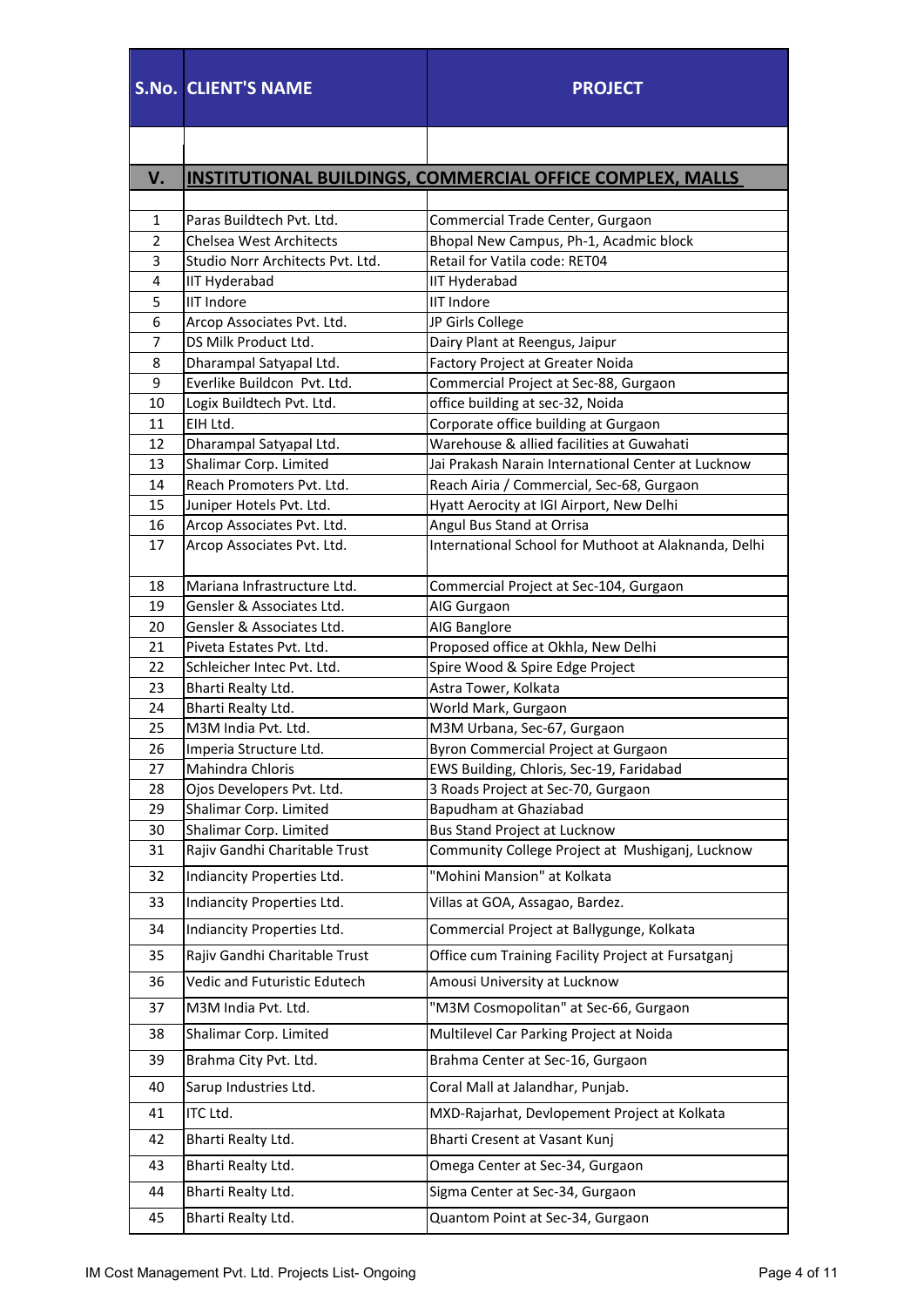|                | <b>S.No. CLIENT'S NAME</b>        | <b>PROJECT</b>                                     |
|----------------|-----------------------------------|----------------------------------------------------|
| 46             | Bharti Realty Ltd.                | Celesta Point at Sec-34, Gurgaon                   |
| 47             | Bharti Realty Ltd.                | Cyberium Tower, Gurgaon                            |
|                |                                   |                                                    |
| 48             | Bharti Realty Ltd.                | IT-01, IT-02, Manesar, Gurgaon                     |
| 49             | Logix City Developers Pvt. Ltd.   | Logix Blossom Zest at Sec-143, Noida               |
| 50             | Godrej Properties Ltd.            | Housing Project at Sec-79, Gurgaon                 |
| 51             | Godrej Properties Ltd.            | Housing Project at Sec-88A, Gurgaon                |
| 52             | Piveta Estates Pvt. Ltd.          | Proposed office at Noida                           |
| 53             | Silvertech Construction Pvt. Ltd. | Plot No-6A, Sec-73, Noida                          |
| 54             | Silvertech Construction Pvt. Ltd. | Plot No-13B, Sec-132, Noida                        |
| 55             | Dharampal Satyapal Ltd.           | Plot No-8R, Sec-R, Greater Noida                   |
| 56             | Limelite Tradecon Pvt. Ltd.       | Mall Multiplex "Umrao Theater" at Lucknow          |
| 57             | Dhoots Developers Pvt. Ltd.       | "Time Arcade" retail cum office complex, Sec-37,   |
|                |                                   | Gurgaon                                            |
| VI.            | <b>TOWNSHIP, IT PARK AND SEZ</b>  |                                                    |
|                |                                   |                                                    |
| $\mathbf{1}$   | ASF INSIGNIA SEZ PVT. LTD.        | ASF SEZ at Gurgaon, Gwalpahari, Gurgaon            |
| 2              | Wave Mega City Center Pvt. Ltd.   | Residential, offices & SCO at Sec-25A/32, Noida    |
| 3              | Canterbury Realtech Pvt. Ltd.     | Alpha International City at Karnal                 |
| $\overline{4}$ | Urban Architecture works          | IIM at Kozhikode at Kerala                         |
| 5              | ASF Insignia Sez Pvt. Ltd.        | B-3 Building, Sez, Gwalpahari, Gurgaon             |
| 6              | Bharti Land Ltd.                  | "The Delhi Ridges" at Sec-43, Surajkund, Faridabad |
| $\overline{7}$ | ANS Developers Pvt. Ltd.          | "One World Township" at Lucknow                    |
| 8              | Interglobe Technologies Ltd.      | IGT Falcon, Gurgaon                                |
|                |                                   |                                                    |
|                |                                   |                                                    |
|                |                                   |                                                    |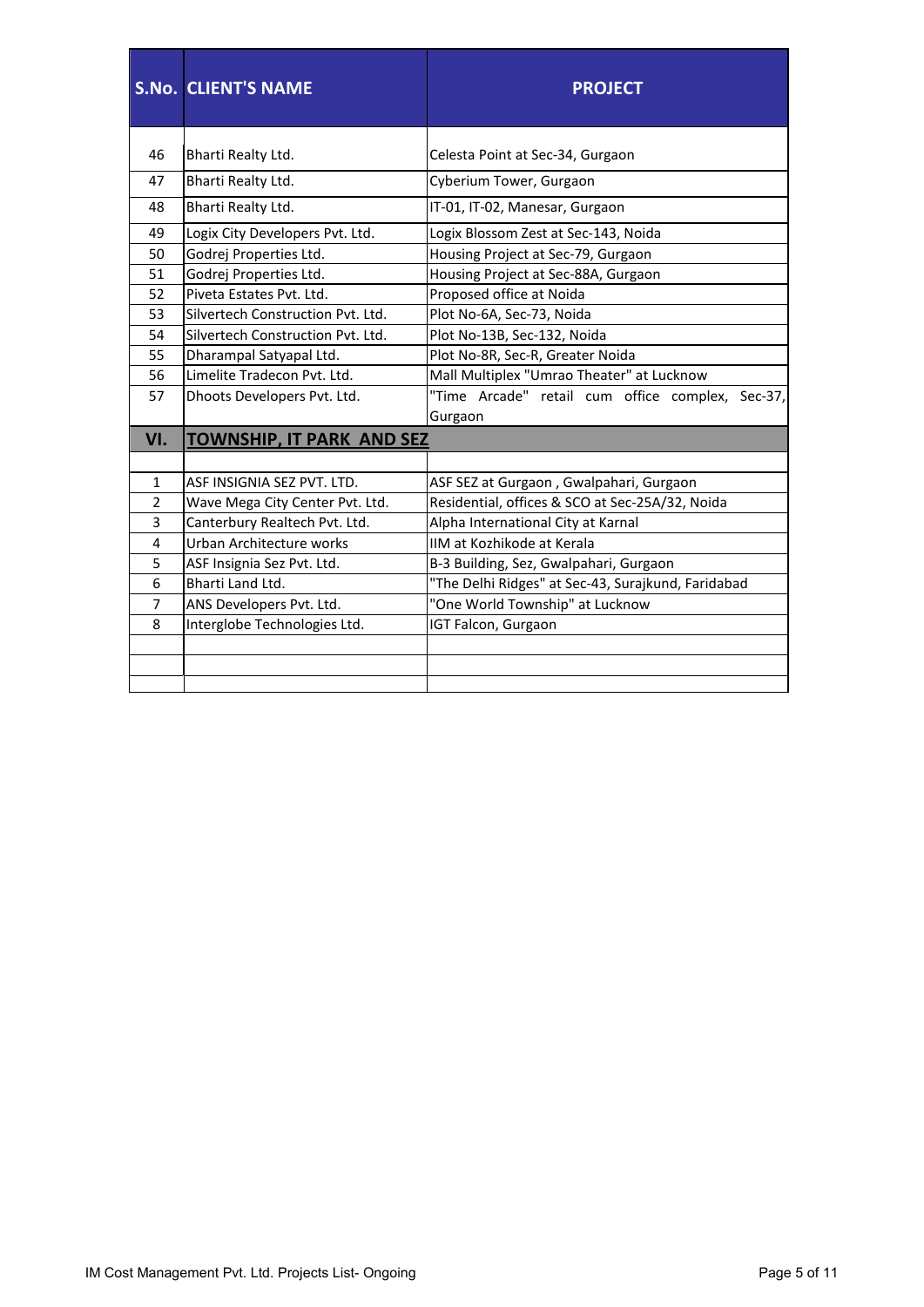## **LIST OF COMPLETED PROJECTS - B**

|                | <b>S.No. CLIENT'S NAME</b>                        | <b>PROJECT</b>                                               |
|----------------|---------------------------------------------------|--------------------------------------------------------------|
| I.             | <b>HOSPITALITY</b>                                |                                                              |
|                |                                                   |                                                              |
| 1              | Arcop Associates Pvt. Ltd.                        | CDG-V Hotel at Goa                                           |
| $\overline{2}$ | NV Resorts Pvt. Ltd.                              | Proposed Hotel Building "Park Inn" at Gurgaon for NV         |
|                |                                                   | Resorts Pvt. Ltd.                                            |
| 3              | <b>ITC</b> hotel                                  | Maurya Hotel at Patna                                        |
| 4              | Alpha G. Corp. Pvt. Ltd.                          | Hotel ISTA at Amritsar, Punjab                               |
| 5              | Designplus Architecture Pvt. Ltd.                 | Taj Exotica at Goa                                           |
| 6              | Upal Ghosh Associates Pvt. Ltd.                   | 3 star Hotel at Puri                                         |
| 7              | Upal Ghosh Associates Pvt. Ltd.                   | Hotel Golconda at Hyderabad                                  |
| 8              | Fab Interior                                      | Interior of Hotel Ashok, New Delhi                           |
| 9              | PK Ray Associates                                 | Interior of various Hotels of ITDC at Aurangabad,            |
|                |                                                   | Jaipur, Udaipur and Kolkata                                  |
| 10             | <b>Creative Creation</b>                          | Interior of Laxmi Vilas palace Hotel at Udaipur,             |
|                |                                                   | Rajasthan                                                    |
| 11             | Fab Interior                                      | Public Area of Hotel Mauraya Sheraton, New Delhi             |
| 12             | Shiban Ganju Associates                           | Hotel Residency Manor for JP Group, Mussoorie                |
| 13             | Casa Plus                                         | Hotel facility at India Habitat Centre for IHC, New<br>Delhi |
| 14             | Innovation                                        | Hotel for ITC, Kota Royal Palace                             |
| 15             | Designplus Architecture Pvt. Ltd.                 | Hotel Radisson at Ahmedabad                                  |
| 16             | Designplus Architecture Pvt. Ltd.                 | Hotel Radisson, Varanasi                                     |
| 17             | Rajinder Kumar Associates                         | Hotel Taj Palace for Taj Group (IHC), New Delhi              |
| 18             | Rajinder Kumar Associates                         | MBD Hotel (Radission), Noida                                 |
| 19             | Anil Sharma Associates                            | Serviced Apartment, Noida                                    |
| 20             | <b>CHAADA SIEMBIEDA &amp; Associates</b><br>ILtd. | <b>ITC Grand Central, Mumbai</b>                             |
| 21             | Designplus Architecture Pvt. Ltd.                 | Barista Coffee Co. Ltd, New Delhi                            |
| 22             | R.K. Associates Pvt. Ltd.                         | Star Hotel for Bright Enterprises, Sector-18, Noida          |
| 23             | Arcop Associates Pvt. Ltd.                        | Between Two Bridges, Hotel & Resort, Abu Dhabi,<br>U.A.E     |
| 24             | Shiban Ganju Associates                           | Hotel Saifco Hillcrest, Srinagar, J&K                        |
| 25             | Arcop Associates Pvt. Ltd.                        | Hotel Tivoli Resort, Chattapur, New Delhi                    |
| 26             | Designplus Architecture Pvt. Ltd.                 | Grant Temple View Hotel, Khajuraho, M.P                      |
| 27             | Designplus Architecture Pvt. Ltd.                 | Taj Exoitica, Goa                                            |
| 28             | Arcop Associates Pvt. Ltd.                        | Five Star Hotel "Gurgaon Hotel", Gurgaon                     |
| 29             | Arcop Associates Pvt. Ltd.                        | JP Resorts at Noida                                          |
| 30             | Arcop Associates Pvt. Ltd.                        | Uttam Hotel at Dehradun                                      |
| 31             | <b>DLF</b> Limited                                | Hotel Reis Magos for Delanco at Goa                          |
| 32             | <b>DLF</b> Limited                                | Hotel Reis Magos for Delanco at Kasauli                      |
| 33             | Aga Khan Academy                                  | Hotel Serena at Dushanbe, Tajikistan                         |
| 34             | Oberoi Group                                      | The Oberoi Hotel at Udyog Vihar, Phase V, Gurgaon            |
| 35             | Oberoi Group                                      | The Oberoi Hotel at Goa                                      |
| 36             | Oberoi Group                                      | Hotel Kanha by Oberoi group at M.P                           |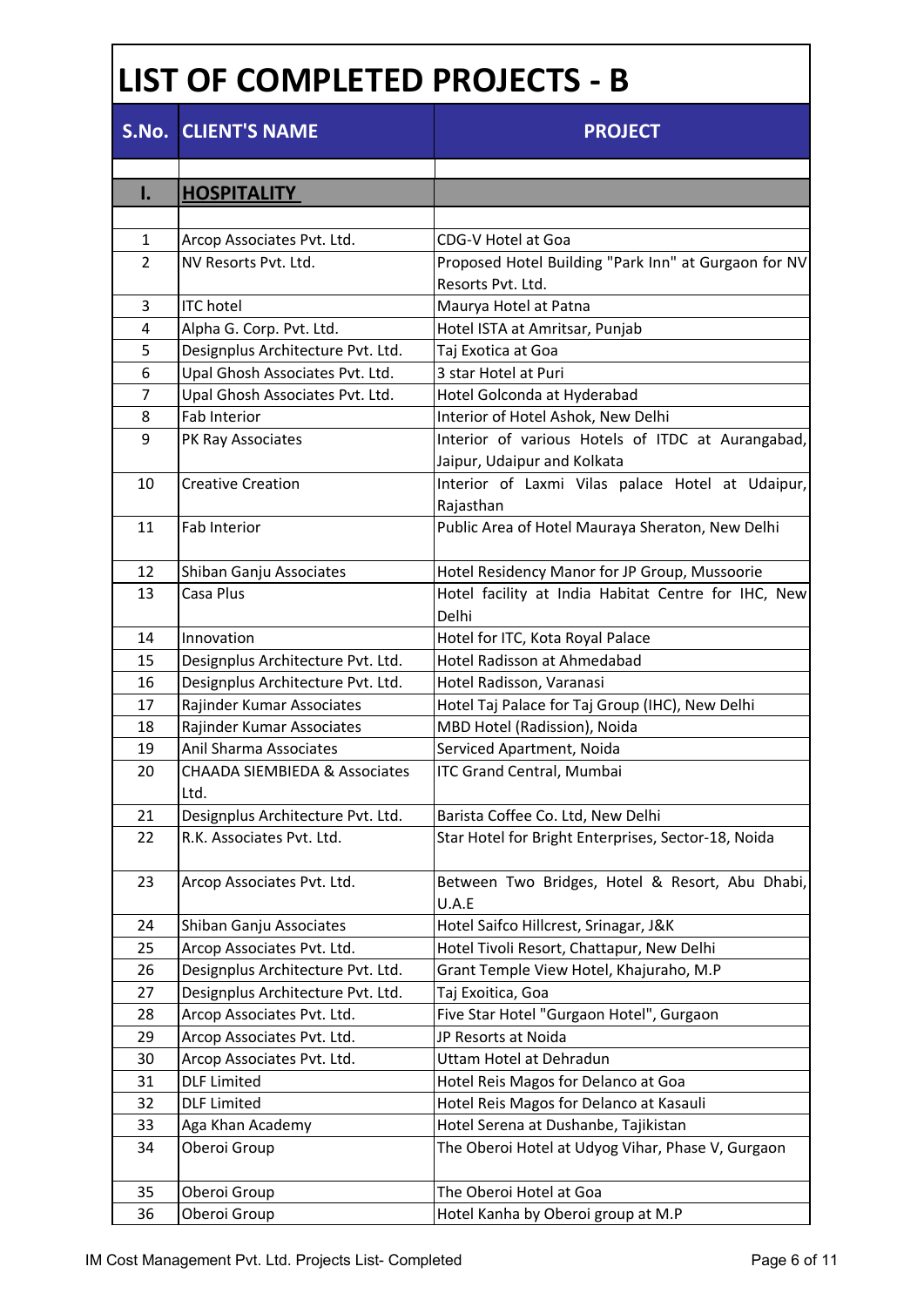|                | <b>S.No. CLIENT'S NAME</b>           | <b>PROJECT</b>                                        |
|----------------|--------------------------------------|-------------------------------------------------------|
|                |                                      |                                                       |
| 37             | Assotech Ltd.                        | Radission Hotel, Rudrapur                             |
| 38             | Assotech Ltd.                        | Radission Hotel, Jaipur                               |
| 39             | Victoria hotal                       | Radission hotel at Greater Noida                      |
| 40             | Logix Infratech Pvt. Ltd.            | Logix Blossom Greens at Sec-143, noida                |
| 41             | J.P. Morgan India Property           | Amrapali Silicon City Pvt. Ltd.                       |
| 42             | Alpha G. Corp. Pvt. Ltd.             | Hotel ISTA at Ahmedabad, Gujrat                       |
| 43             | Spazzio Design Architectes Pvt. Ltd. | Fortune Hotel for TDI, Sonepat                        |
| 44             | Designplus Architecture Pvt. Ltd.    | JP Seven Star Hotel at Greater Noida                  |
| 45             | Designplus Architecture Pvt. Ltd.    | DG Hotel at Saket, New Delhi                          |
| II.            | <b>HOUSING BUILDING PROJECTS</b>     |                                                       |
|                |                                      |                                                       |
| $\mathbf{1}$   | Jaypee Group                         | Jaypee Greens for Jaypee Greens Ltd., Greater Noida   |
| 2              | Alpha G. Corp. Pvt. Ltd.             | Residential Complex "Gurgaon One"                     |
| 3              | Shiban Ganju Associates              | Interior of Gandhi Smriti Museum at Tees January      |
|                |                                      | Marg, New Delhi                                       |
| 4              | Arcop Associates Pvt. Ltd.           | The IVY Housing for Green Max Estates Pvt. Ltd,       |
|                |                                      | Gurgaon                                               |
| 5              | <b>Areans Group</b>                  | AEZ ALOHA Housing for S.M. Towers Pvt. Ltd.,          |
|                |                                      | Gurgaon                                               |
| 6              | Arcop Associates Pvt. Ltd.           | Tarudhan Housing for Silicon Line Holidays Pvt. Ltd., |
|                |                                      | Gurgaon                                               |
| $\overline{7}$ | Clarion Properties Pvt. Ltd.         | The Legend for Clarion Properties Pvt. Ltd. Gurgaon   |
| 8              | C.P. Kukreja Associates              | Plumeria Homes Lucknow                                |
| 9              | Suadela Construction Pvt. Ltd.       | Residential Development at Banlgore                   |
| 10             | Designplus Architecture Pvt. Ltd.    | Group Housing for M2k, Sector 57, Gurgaon             |
| 11             | Era group                            | <b>ERA Group Housing at Jaipur</b>                    |
| 12             | Jaypee Group                         | Sun Court Tower for Jaypee Greens, Greater Noida      |
| 13             | <b>EMAAR MGF</b>                     | SOD Villas for EMAAR MGF, Mohali Chandigarh           |
| 14             | ERA group                            | <b>ERA Group Housing at Palwal</b>                    |
| 15             | Jaypee Group                         | JP Crescent Court at Noida                            |
| 16             | <b>Omex Group</b>                    | Omaxe Housing, Bahadurgarh, Haryana                   |
| 17             | Designplus Architecture Pvt. Ltd.    | Country Height Group Housing, Dharuhera, Haryana      |
| 18             | <b>Emaar MGF</b>                     | Emaar MGF Palm Spring Housing, Gurgaon                |
| 19             | Spazzio Design Architects            | Vatika City - HSG004, Jaipur                          |
| 20             | Assotech Ltd.                        | Housing at Jaipur                                     |
| 21             | BPTP Ltd.                            | <b>Group Housing at Gurgaon</b>                       |
| 22             | <b>Uppal Group</b>                   | <b>Group Housing at Greater Noida</b>                 |
| 23             | Shiban Ganju Associates              | Housing Complex for Birla Group, Bharuch, Gujarat     |
| 24             | Lall & Associates                    | TATA Staff Housing, Dhanbad, Jharkhand                |
| 25             | Arcop Associates Pvt. Ltd.           | JP Star Court, Greater Noida                          |
| $\mathbf{1}$   | EMAAR MGF PVT. LTD.                  | The Vilas at Gurgaon                                  |
| $\overline{2}$ | EMAAR MGF PVT. LTD.                  | The Views for EMMAR MGF, Mohali Chandigarh            |
| 3              | Arcop Associates Pvt. Ltd.           | Hibisicus at Gurgaon                                  |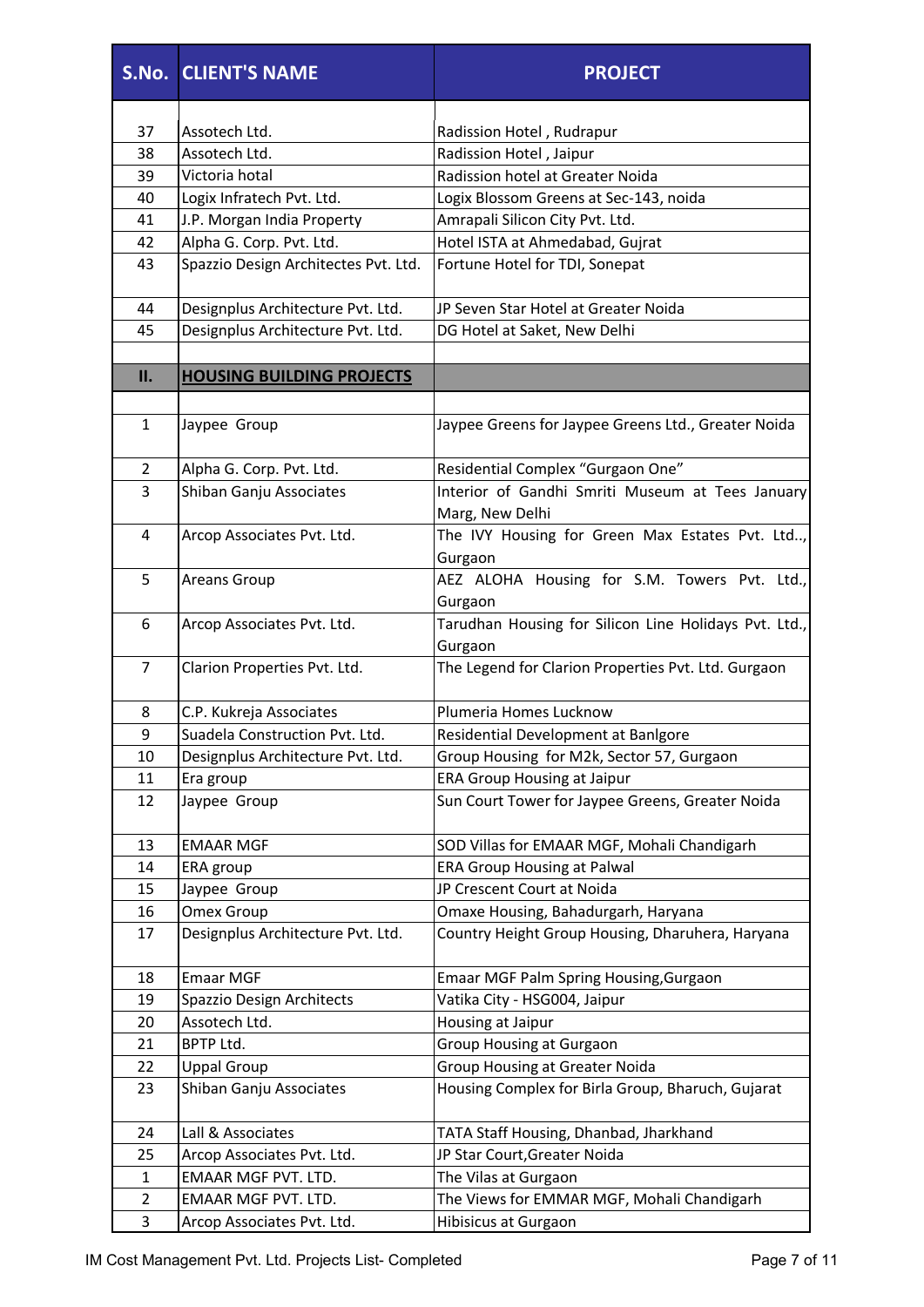|                | <b>S.No. CLIENT'S NAME</b>           | <b>PROJECT</b>                                     |
|----------------|--------------------------------------|----------------------------------------------------|
| 4              | Jaypee Group                         | JP Kalspo Tower & Imperials Tower at Greater Noida |
| 5              | Arcop Associates Pvt. Ltd.           | Pavillion Court for JP Group, Noida                |
| 6              | Arcop Associates Pvt. Ltd.           | Pavillion Height for JP Group, Noida               |
| 7              | Assotech                             | Cosmopolis Group Housing, Bhubaneshwar             |
| 8              | Satish Khanna & Associates           | Gurgaon 21 for Vatika, Gurgaon                     |
| 9              | Arcop Associates Pvt. Ltd.           | JP Klassic, Wish Town at Noida                     |
| 10             | Arcop Associates Pvt. Ltd.           | Central Park, Kathmandu                            |
| 11             | Arcop Associates Pvt. Ltd.           | Heritage City, Kathmandu                           |
| $\overline{2}$ | Spazzio Design Architectes Pvt. Ltd. | IREO Villas, Ludhiana                              |
| 3              | R.K. & Associates                    | Mahagun Muscot, Ghaziabad                          |
| 4              | Rajiv Aggarwal Associates            | Diamond Plaza Housing, Neemrana Rajasthan          |
| 5              | Designplus Architecture Pvt. Ltd.    | River Valley, Goa                                  |
| 6              | Arcop Associates Pvt. Ltd.           | Canary Residency, Naurangpur, Haryana              |
| 24             | Spazzio Design Architectes Pvt. Ltd. | <b>Group Housing at Hubli</b>                      |
| 26             | Paras Buildtech Pvt. Ltd.            | Paras Seasons, noida                               |
| 30             | IREO Pvt. Ltd.                       | Group Housing, Mohali                              |
| 33             | Assotech Ltd.                        | Windsor Park - Group Housing, Noida                |
| 40             | <b>EMAAR MGF PVT. LTD.</b>           | Passiland Group Houisng, Gurgaon                   |
| 43             | Wave Infratech                       | Row Houses at Yamuna Expressway, Noida             |
| 52             | Videocon Realty & Infrastructure     | Residential Development at Hubli                   |
| 53             | S.K. Das Associates Architects       | IFCI Tower, New Delhi                              |
|                |                                      |                                                    |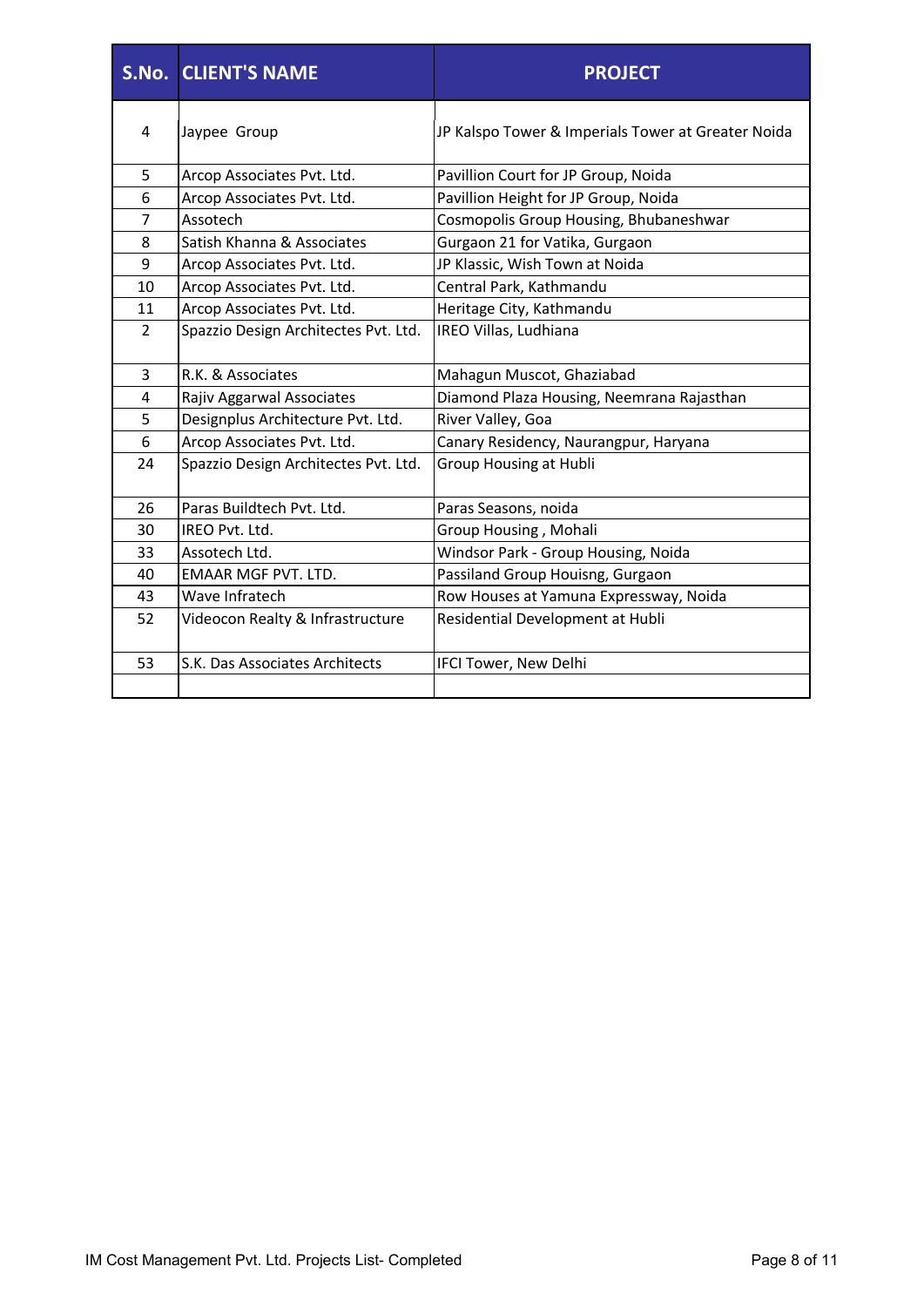|                  | <b>S.No. CLIENT'S NAME</b>        | <b>PROJECT</b>                                                                                                                                    |
|------------------|-----------------------------------|---------------------------------------------------------------------------------------------------------------------------------------------------|
| Ш.               | <b>HOSPITALS</b>                  |                                                                                                                                                   |
|                  |                                   |                                                                                                                                                   |
| $\mathbf{1}$     | Upal Ghosh Associates Pvt. Ltd.   | Mohan Dai Oswal Cancer treatment & Research<br>Foundation., Oswal Group. Ludhiana                                                                 |
| $\overline{2}$   | Shiban Ganju Associates           | Duncan Glean - angles Hospital for Duncan Group.<br>(Phase-I & II), Kolkata                                                                       |
| 3                | Designplus Architecture Pvt. Ltd. | Indian Institute for Ayurvedic Science for government<br>of delhi                                                                                 |
| 4                | Shiban Ganju Associates           | Apollo Gleneagles Hospital for Apollo Group - Phase-II,<br>Kolkata                                                                                |
| 5                | Arcop Associates Pvt. Ltd.        | Medicity for Global Health Pvt. Ltd., Gurgaon                                                                                                     |
| 6                | Arcop Associates Pvt. Ltd.        | Jubliant Organosys (R&D Centre), Noida                                                                                                            |
| $\overline{7}$   | Dabur India Ltd.                  | Dabur Pharma Corporate Office and R&D Centre,<br>Secotr 32, Gurgaon                                                                               |
| 8                | SPA, New Delhi                    | ESIC Hospital, Baddi, HP                                                                                                                          |
| 9                | SPA, New Delhi                    | <b>IOCL Management Center, Faridabad</b>                                                                                                          |
| 10               | Arcop Associates Pvt. Ltd.        | JP Hospitals, Noida                                                                                                                               |
| 11               | Assotech Ltd.                     | Patna Hospital, Patna                                                                                                                             |
|                  |                                   |                                                                                                                                                   |
| IV.              | <b>OFFICE INTERIORS</b>           |                                                                                                                                                   |
| $\mathbf{1}$     | Fab Interior                      | Corporate Office of International Airports Authority of<br>India, Hyderabad                                                                       |
| $\overline{2}$   | Designplus Architecture Pvt. Ltd. | Microwave communication limited offices for MCL at<br>New Delhi, Kolkata, Bombay, Ahmedabad, Baroda,<br>Surat                                     |
| $\overline{3}$   | Designplus Architecture Pvt. Ltd. | Corporate offices of HFCL, New Delhi and Mumbai                                                                                                   |
| 4                | Designplus Architecture Pvt. Ltd. | Escorts Ltd. Offices, Faridabad                                                                                                                   |
| 5                | Cemac                             | Basic Telephony Service for HFCL Infotel, Punjab                                                                                                  |
| 6                | <b>Span Consultants/DMRC</b>      | Station complex for Delhi Metro Ltd., New Delhi                                                                                                   |
| 7                | Designplus Architecture Pvt. Ltd. | Building & office Interior for Bharti Group, Okhla and<br>Gurgaon                                                                                 |
| 8                | Designplus Architecture Pvt. Ltd. | Office Interior for GESCO, Nehru Place                                                                                                            |
| $\boldsymbol{9}$ | Designplus Architecture Pvt. Ltd. | Office Interior for Hero Motors, Gurgaon and Mohali                                                                                               |
| 10               | Praachi Design Private Limited    | Interior of Cybiz call centre, Jet Air ways Cargo<br>Complex., Gurgaon and Delhi                                                                  |
| 11               | Designplus Architecture Pvt. Ltd. | Branches of Lord Krishna Bank, Gurgaon, Noida,<br>Defence<br>Colony,<br>Pitampura,<br>Rajouri<br>Garden,<br>Hyderabad, Secundrabad, Pune, Jaipur. |
| 12               | Designplus Architecture Pvt. Ltd. | Technovate Data Service, New Delhi                                                                                                                |
| 13               | Arcop Associates Pvt. Ltd.        | American Embassy, New Delhi                                                                                                                       |
| 14               | Designplus Architecture Pvt. Ltd. | Interior for IDEA,<br>Mohan<br>Office<br>Co-Operative<br>Industrial Area, N.D.                                                                    |
| 15               | Designplus Architecture Pvt. Ltd. | Office Interior for WNS, Mumbai                                                                                                                   |
| 16               | Designplus Architecture Pvt. Ltd. | Mckinsey Knowledge Centre, Gurgaon                                                                                                                |
| 17               | Designplus Architecture Pvt. Ltd. | Oracle Software, Gurgaon                                                                                                                          |
| 18               | Designplus Architecture Pvt. Ltd. | Office Building of Kanbay, Chennai                                                                                                                |
| 19               | Hines                             | Office Building for Hines, Gurgaon                                                                                                                |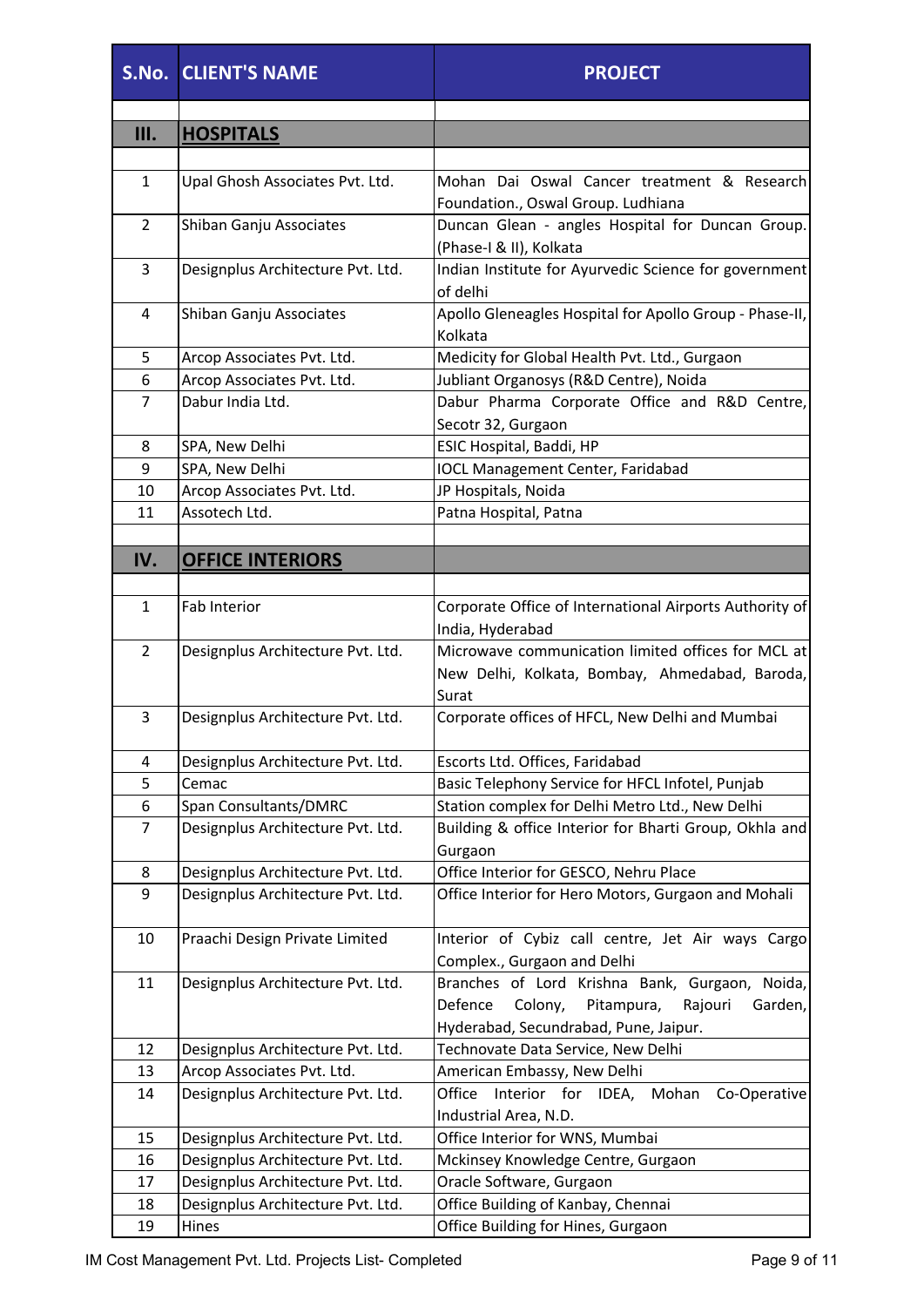|                | <b>S.No. CLIENT'S NAME</b>         | <b>PROJECT</b>                                                   |
|----------------|------------------------------------|------------------------------------------------------------------|
|                |                                    |                                                                  |
| V.             |                                    | <b>INSTITUTIONAL BUILDINGS, FACTORIES, OFFICE COMPLEX, MALLS</b> |
|                |                                    |                                                                  |
| $\mathbf{1}$   | Designplus Architecture Pvt. Ltd.  | R & D Complex for Escorts Ltd. Faridabad                         |
| $\overline{2}$ | A. Sharma Associates               | Flight Kitchen for Soaltee Hotel Kathmandu.                      |
| 3              | Ashok Dhawan                       | British School library., New Delhi                               |
| 4              | <b>GECIS</b>                       | GE Processing & Residential Facility, Hyderabad                  |
| 5              | <b>GECIS</b>                       | GE Processing & Residential Facility, Jaipur                     |
| 6              | RSP Singapure/ Rajiv Agarwal       | Galaxy Shopping Centre, Gurgaon                                  |
| 7              | Vijay Gupta Architect              | Delhi Public School, Saket, New Delhi                            |
| 8              | Vijay Gupta Architect              | Heritage School, Kolkata                                         |
| 9              | Rajinder Kumar Associates          | Citibank, N.A., Gurgaon                                          |
| 10             | Arcop Associates Pvt. Ltd.         | Jaiprakash University of Information Technology for              |
|                |                                    | Jaiprakash Industries Ltd., Vaknaghat,<br>Himachal               |
|                |                                    | Pradesh.                                                         |
| 11             | Upal Ghosh Associates Pvt. Ltd.    | LNM Institute of Information Technology for Laxmi                |
|                |                                    | Narayan Mittal, Jaipur                                           |
| 12             | <b>Sharat Das &amp; Associates</b> | North South University, Dhaka, Bangladesh                        |
| 13             | Arcop Associates Pvt. Ltd.         | Institute of Information Technology for Jaiprakash               |
|                |                                    | Sewa Sansthan, Sector 62, Noida, U.P.                            |
| 14             | Ansal Properties & Ind. Ltd.       | Secretariat Building.Dispur, Guwahati.                           |
| 15             | Shiban Ganju Associates            | Cricket Stadium for Haryana Cricket Association,                 |
|                |                                    | bhiwani                                                          |
| 16             | Arcop Associates Pvt. Ltd.         | School Complex at Nairobi, Kenya                                 |
| 17             | Arcop Associates Pvt. Ltd.         | Hong Kong Bazar for Nageshwar Builders Pvt. Ltd.,                |
|                |                                    | Gurgaon                                                          |
| 18             | Arcop Associates Pvt. Ltd.         | The Legand for M.N. Securities Pvt. Ltd. Gurgaon                 |
| 19             | Designplus Architecture Pvt. Ltd.  | Centrum Plaza for Clarion Properties Pvt. Ltd.Gurgaon            |
| 20             | Designplus Architecture Pvt. Ltd.  | Orbit Plaza for Clarion Properties Ltd., New Delhi               |
| 21             | Designplus Architecture Pvt. Ltd.  | Business Park Commercial Complex for Pawan Impex                 |
|                |                                    | Pvt. Ltd., Noida                                                 |
| 22             | Arcop Associates Pvt. Ltd.         | Commercial Complex of God Gift Properties, Village               |
|                |                                    | Wazirabad, Sector - 42, Gurgaon                                  |
| 23             | Rajiv Agarwal Associates           | Time Tower, Gurgoan                                              |
| 24             | Arcop Associates Pvt. Ltd.         | The Era Centre, Greater Noida                                    |
| 25             | Alpha G. Corp. Pvt. Ltd.           | Alpha City Centre, Ahmedabad                                     |
| 26             | Alpha G. Corp. Pvt. Ltd.           | Alpha City Centre, Amritsar                                      |
| 27             | <b>Emaar MGF</b>                   | MGF Metropolis at Gurgaon, Gurgaon                               |
| 28             | <b>Emaar MGF</b>                   | MGF Metropolitan at Amritsar, Amritsar                           |
| 29             | <b>Emaar MGF</b>                   | EMAAR MGF Cental Plaza, Mohali Chandigarh                        |
| 30             | Designplus Architecture Pvt. Ltd.  | ILD Trade Centre, Gurgaon                                        |
| 31             | Designplus Architecture Pvt. Ltd.  | Orchid Commercial Complex, Secotr 48 Gurgaon                     |
| 32             | Arcop Associates Pvt. Ltd.         | American Embassy School, Chanakya Puri New Delhi                 |
| 33             | <b>Emaar MGF</b>                   | Raffle International School, Rajasthan                           |
| 34             | Arcop Associates Pvt. Ltd.         | JP Corporate Office at Greater Noida                             |
| 35             | Designplus Architecture Pvt. Ltd.  | Genpact at Bhubaneshwar                                          |
| 36             | Arcop Associates Pvt. Ltd.         | Grand Venezia, Greater Noida                                     |